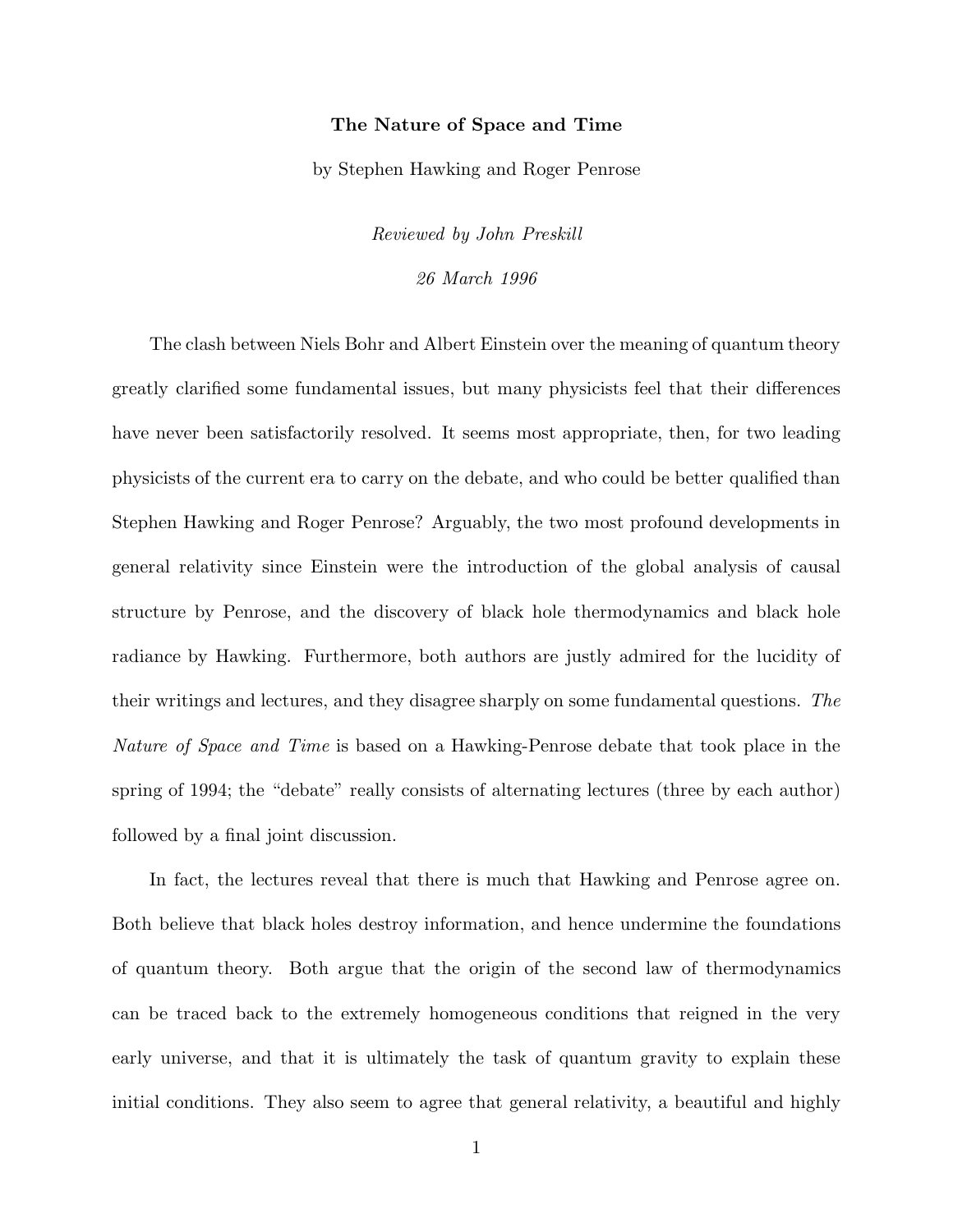successful fundamental theory, sometimes fails to get the respect it deserves from the particle physicists.

There are various points of disagreement that are mentioned at least in passing. Hawking advocates the Euclidean path integral approach to the fundamental issues of quantum gravity; Penrose is skeptical. Hawking offers the "no-boundary proposal" (rooted in the Euclidean formalism) to account for the initial conditions in the big bang; Penrose prefers the more phenomenological "Weyl-curvature hypothesis." Hawking believes that the universe must be closed (as seems to be required by the no-boundary proposal); Penrose favors an open universe (which meshes more easily with his idea that quantum gravity should be formulated in terms of "twistors"). Hawking is an enthusiast of the inflationary universe scenario; Penrose is not.

There are two important issues over which the disagreements are more profound and more interesting. First, they disagree about the time-reversal invariance (or, more precisely, CPT invariance) of the microscopic laws of nature. Hawking has a strong conviction that CPT is an inviolable symmetry. But Penrose believes that the quantum behavior of black holes shows otherwise – he argues that the laws of quantum gravity must make a fundamental distinction between past and future singularities. Second, they disagree about the "measurement problem" of quantum theory. Penrose insists that there must be a genuine physical mechanism underlying the "reduction of the wavepacket" in the measurement process, and he further proposes that quantum gravity plays an essential role in this reduction. Hawking rejects these ideas.

These are certainly fascinating questions, so it is rather disappointing that the au-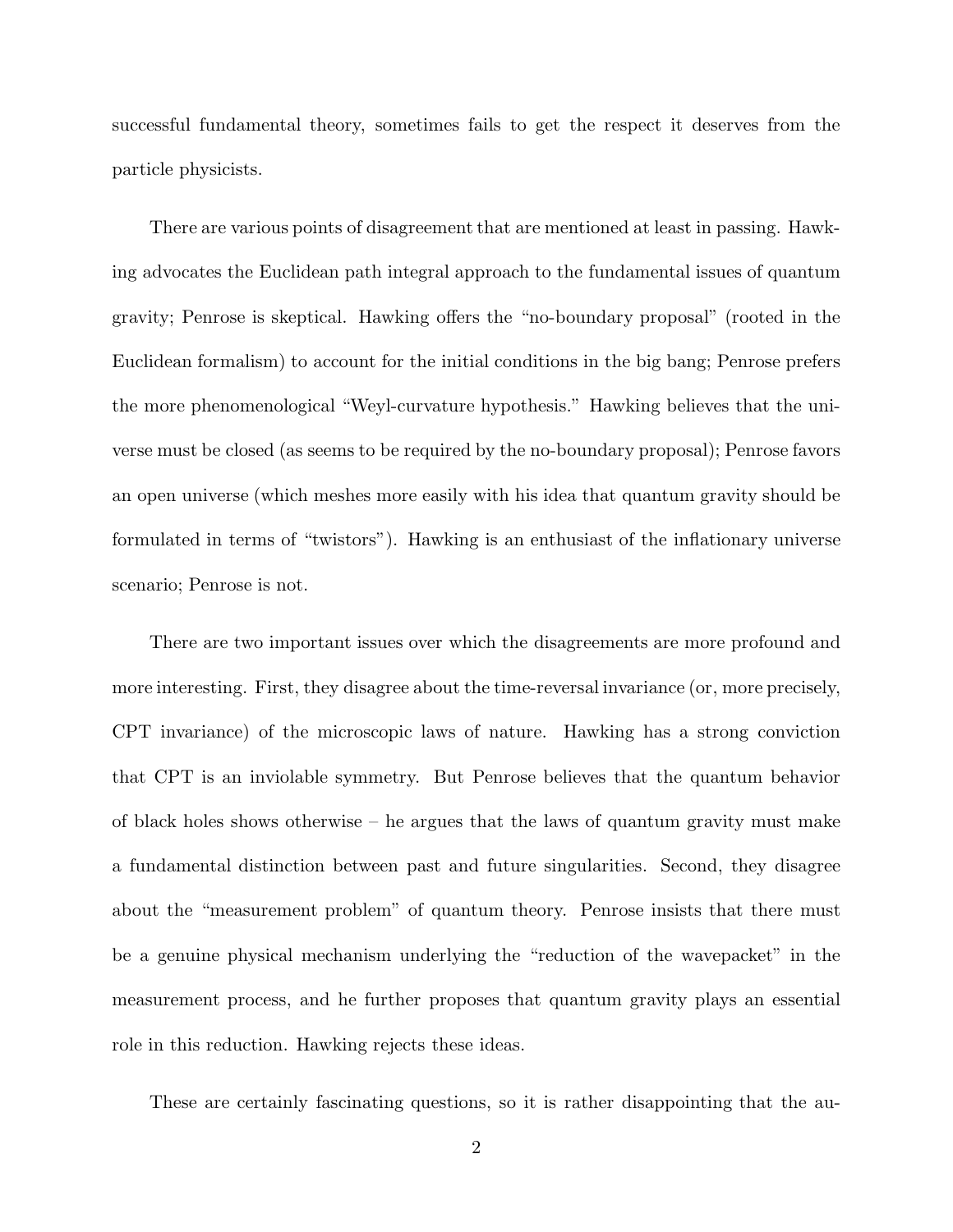thors do not flesh out their positions more fully. To understand Penrose's views clearly, I needed to reread his previous books, especially chapters 6–8 of the *Emperor's New Mind* and chapter 6 of Shadows of the Mind. The key problem repeatedly stressed by Penrose in The Nature of Space and Time is that we never perceive macroscopic superpositions – the famous conundrum of Schrödinger's cat. This emphasis surprises me. While the modern theory of decoherence is surely incomplete – it is largely based on heuristic arguments and oversimplified models – I think that there is a plausible explanation within conventional quantum theory of why superpositions of macroscopically distinct states decohere very rapidly. (See, for example, W. Zurek in Physics Today, Oct. 1991, p. 36-44.) Penrose thinks otherwise. There may be other more serious objections to the foundations of quantum theory, some of which are mentioned in Penrose's other books, but these receive scant attention here. Hawking, for his part, defends the status quo, but in so sketchy a manner as to provide little guidance for the perplexed.

I should not give the impression that this is a book about the measurement problem in quantum theory; the lectures largely address other issues. Hawking's three lectures concern (1) global methods and singularity theorems, (2) quantum black holes and information loss, and (3) quantum cosmology, inflation, and the origin of the anisotropy of the cosmic background radiation. These lectures are unapologetically mathematical, at an appropriate level for a graduate student in theoretical physics, but quite beyond the grasp of the typical lay reader. Penrose's lectures on (1) cosmic censorship, (2) the measurement problem, and (3) twistors, are less demanding than Hawking's (and about half as long), but are also intended for a mathematically sophisticated audience. Advanced students and even